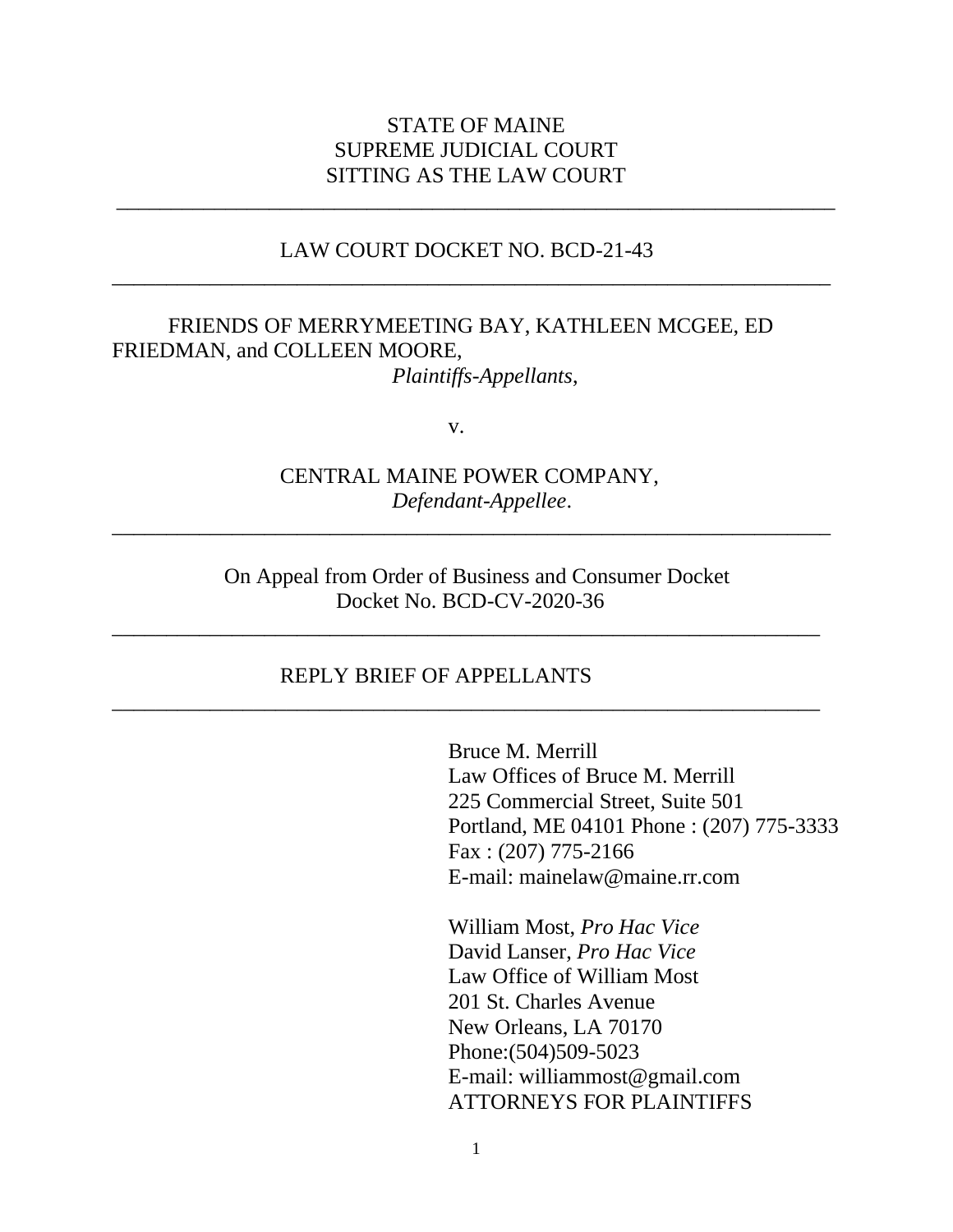# **A. TABLE OF CONTENTS**

# TABLE OF AUTHORITIES

# *Cases*

| BFI Waste Sys. of N. Am., Inc. v. F.A.A., 293 F.3d 527 (D.C. Cir. 2002)  6         |
|------------------------------------------------------------------------------------|
| Carroll Airport Comm'n v. Danner, 927 N.W.2d 635 (Iowa 2019)  3, 4, 5              |
| <b>Additional References</b>                                                       |
| Catch and Release Best Practices, National Oceanic and Atmospheric                 |
| Administration (Oct. 23, 2020), https://www.fisheries.noaa.gov/national/resources- |
|                                                                                    |
| FAA Circular 150/5345-43J (Specification for Obstruction Lighting Equipment),      |
|                                                                                    |
| Seat Belts, National Highway Traffic Safety Administration (Jul. 15, 2021),        |
|                                                                                    |
| When and How to Wash Your Hands, Centers for Disease Control and Prevention        |
| (Jun. 10, 2021), https://www.cdc.gov/handwashing/when-how-handwashing.html         |
|                                                                                    |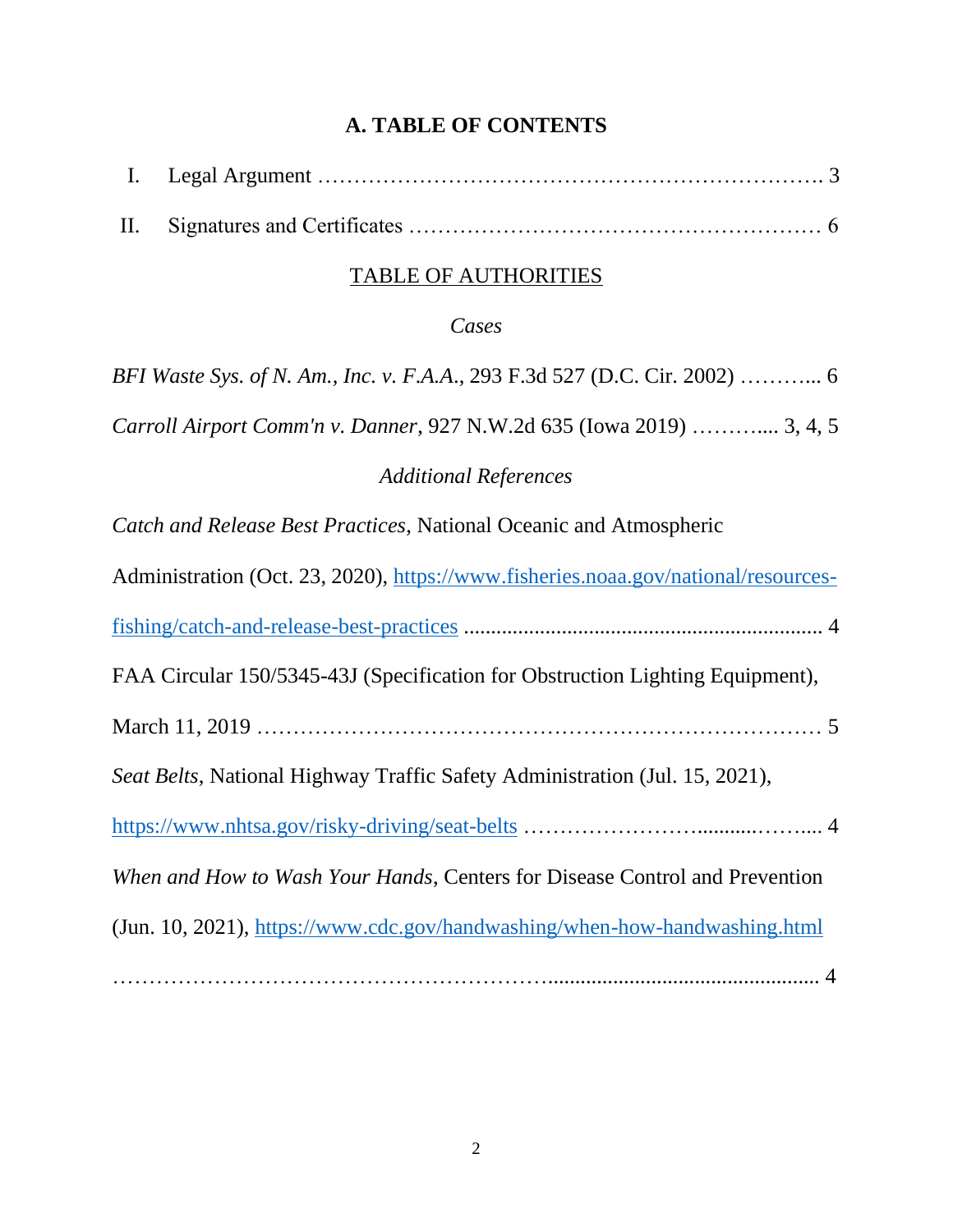### **B. LEGAL ARGUMENT**

NOW COME Appellants, Friends of Merrymeeting Bay, Kathleen McGee,

Ed Friedman, and Colleen Moore, who file this Reply Brief in opposition to the

Appellee's Brief and in support of their appeal.

In its brief, CMP makes two key concessions:

- (1)That the No Hazard Determination (NHD) reflects the FAA's recommendation, not an FAA order.<sup>1</sup>
- (2)That the NHD says on its face that it "does not relieve the sponsor of compliance responsibilities relating to any law, ordinance, or regulation of any Federal, State, or local government body."<sup>2</sup>

Thus, when CMP argues for federal preemption based on the NHD, CMP is

asking this Court to endorse an entirely novel legal theory: that a document

containing a federal recommendation triggers federal preemption – even if the

document explicitly says otherwise.

CMP cites no case for the proposition that an NHD triggers federal

preemption. Nor does it cite any case for the proposition that a document like an

NHD triggers federal preemption. Rather, CMP cited a case which found that state-

law requirements are *not* preempted by an NHD.<sup>3</sup>

<sup>&</sup>lt;sup>1</sup> Appellee's Brief at 11-12.

<sup>&</sup>lt;sup>2</sup> Ex. J at 2; Appellee's Brief at 25 ("NHD itself says that CMP is not relieved of its obligation to comply with other laws.")

<sup>3</sup> *Carroll Airport Comm'n v. Danner*, 927 N.W.2d 635, 653 (Iowa 2019) ("On balance, we decline to hold the FAA no-hazard determination preempted enforcement of local zoning requirements.")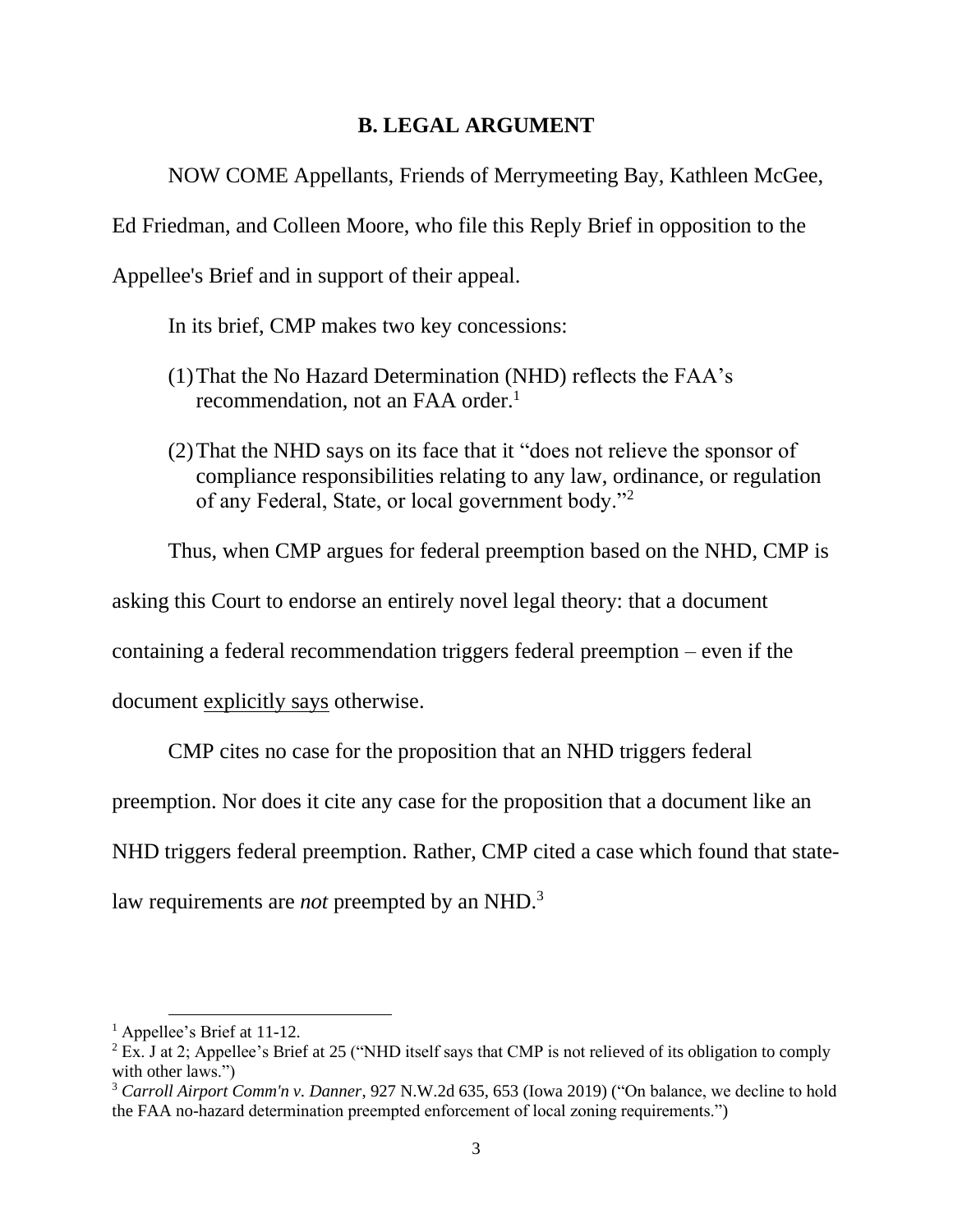To adopt CMP's theory – that a federal recommendation triggers complete federal preemption – would mean that the State of Maine can no longer regulate broad swathes of activity such as food safety (because the CDC recommends washing hands before preparing food),<sup>4</sup> traffic enforcement (because the NHTSA recommends that passengers buckle up), <sup>5</sup> or recreational fishing (because NOAA recommends the use of circle or barbless hooks).<sup>6</sup>

But part of the value of a NHD is that it does *not* entirely preempt state-law regulation, because it invites a dialogue between project sponsor, the state, and the FAA. (CMP cites a case that describes this as "cooperative federalism," and indicates that cooperation was Congress' intent. 7 ) Here, CMP proposed a package of safety measures to the FAA, and the FAA indicated that the towers would be safe with those measures. But the FAA did not say that the towers would *only* be safe with that particular set of measures. The FAA never specified that the measures CMP proposed are the only possible way to make the towers safe for air traffic. In fact, Plaintiffs have proposed several alternatives which could have

<sup>5</sup> *Seat Belts*, National Highway Traffic Safety Administration (Jul. 15, 2021), https://www.nhtsa.gov/risky-driving/seat-belts

<sup>4</sup> *When and How to Wash Your Hands*, Centers for Disease Control and Prevention (Jun. 10, 2021), https://www.cdc.gov/handwashing/when-how-handwashing.html

<sup>6</sup> *Catch and Release Best Practices*, National Oceanic and Atmospheric Administration (Oct. 23, 2020),

https://www.fisheries.noaa.gov/national/resources-fishing/catch-and-release-best-practices

<sup>7</sup> *Carroll Airport Comm'n v. Danner*, 927 N.W.2d 635, 653 (Iowa 2019).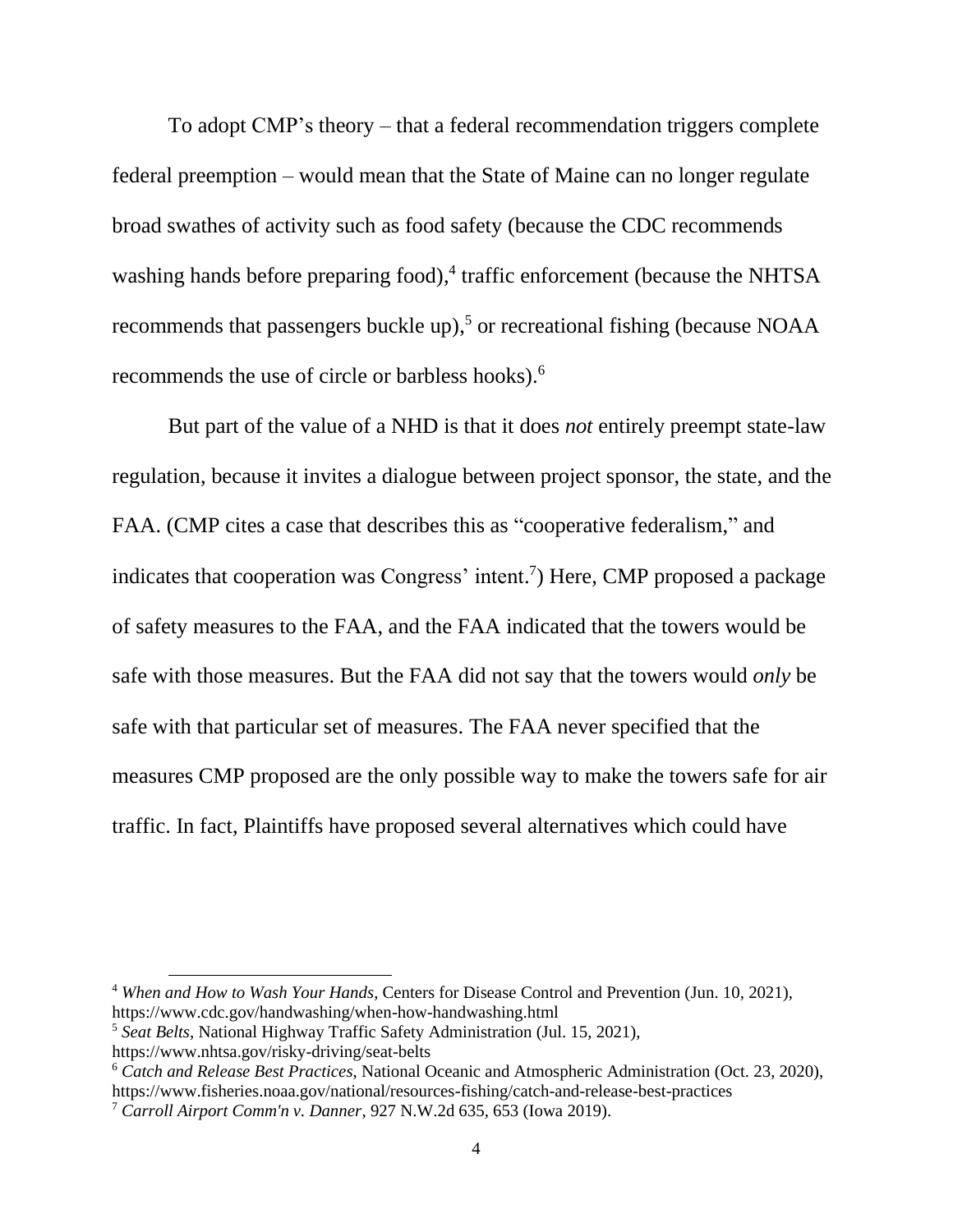satisfied CMP's obligations to both the FAA and local ordinances without causing the disruption that led to this lawsuit, which CMP declined to adopt.<sup>8</sup>

If certain of CMP's proposed devices conflict with Maine's law of nuisance, such as a light that flashes sixty times a minute over four thousand square miles,<sup>9</sup> then that would mean that the dialogue would continue. CMP could go back to the FAA with an alternative package of safety measures, like any of the ones proposed by Plaintiffs, and see if the FAA would issue an NHD for that package.<sup>10</sup>

That is why the NHD says on its face that it does not interfere with the law of any "State, or local government body." This was emphasized by one of the cases cited by CMP, which held that "we rely on the very language of this specific nohazard determination, which expressly warned the Danners that they still must comply with state and local laws."<sup>11</sup> CMP, however, asks this Court to rule that a NHD completely preempts compliance with the law of any State or local government body – which is exactly the opposite of the text of the NHD.

<sup>9</sup> CMP argues that the flashes-per-minute standard derives only from "an article by one person that on its face says it is not FAA policy." Appellee's Brief at 8. Not so. The FAA's flashing standards are described in official FAA policy documents, such as FAA Circular 150/5345-43J (Specification for Obstruction Lighting Equipment), March 11, 2019. Available online at:

<sup>8</sup> App'x at 46, 52-56.

https://www.faa.gov/airports/resources/advisory\_circulars/index.cfm/go/document.current/documentnum ber/150\_5345-43

<sup>&</sup>lt;sup>10</sup> It is for this reason that Issue # 4 in CMP's Statement of Issues is a total *non sequitur*. That "issue" is: "Does the FAA have jurisdiction to conduct no hazard determinations given the broad delegation of duties to the FAA and the existence of detailed regulations concerning no hazard determinations?" Plaintiffs are not, however, challenging in any way the FAA's right to issue NHDs. They only challenge whether those NHDs result in the total preemption of state law.

<sup>11</sup> *Carroll Airport Comm'n v. Danner*, 927 N.W.2d 635, 653 (Iowa 2019).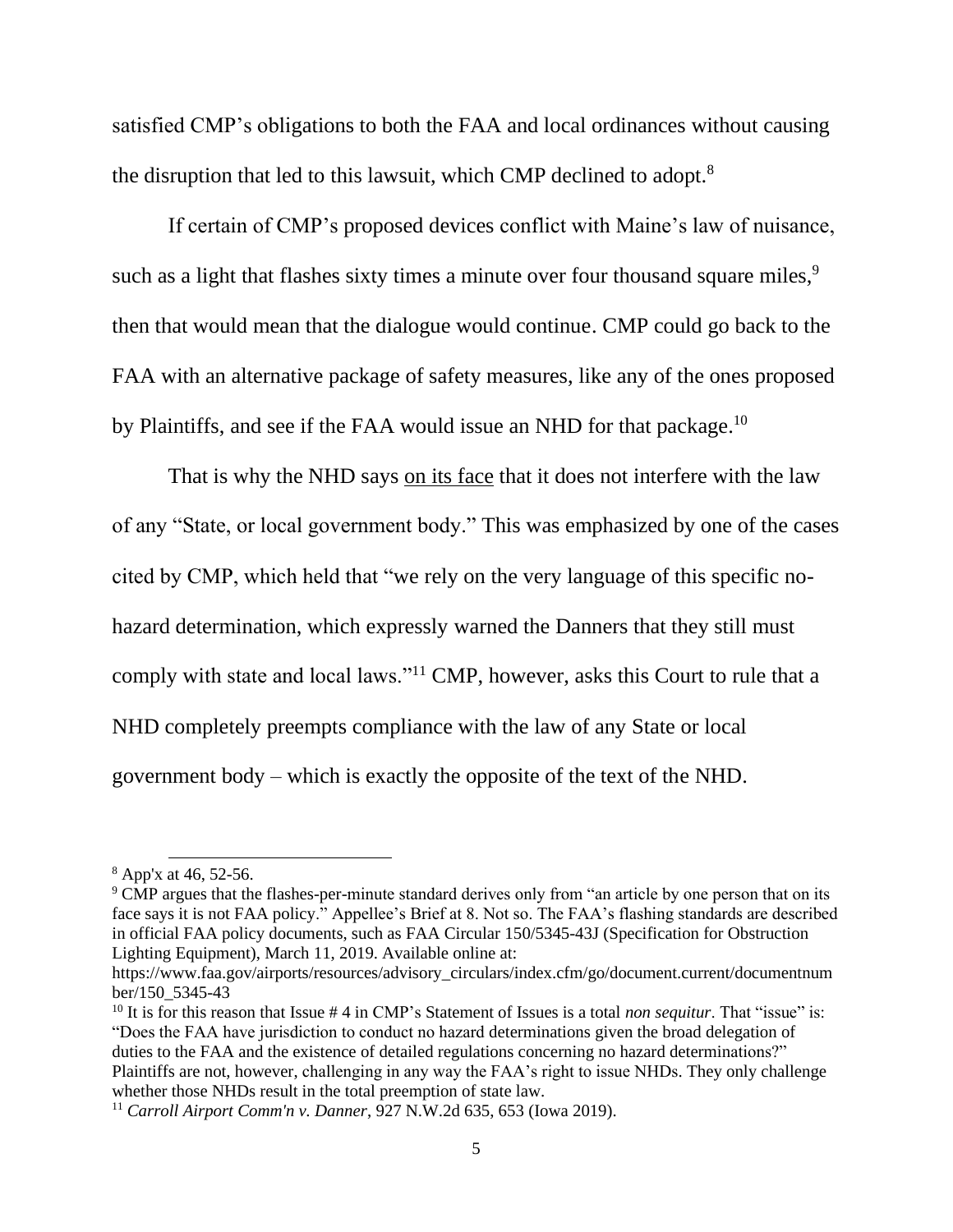CMP is correct, of course, that the "recommendation" nature of a NHD does not render it "essentially meaningless."<sup>12</sup> As they point out, the NHDs have "real, practical effects on whether lenders will lend money, insurers will provide insurance, **local authorities will issue permits**, and so forth."<sup>13</sup>

This is an admission that state law is not preempted here. If the NHD had the preemption effect that CMP is arguing for, then local authorities would not have any ability to withhold or issue permits, and there would be no need to obtain "approval from state or local authorities."<sup>14</sup> Thus, the caselaw cited by CMP proves that the NHD means exactly what it says when it states that it does not interfere with the law of any "State, or local government body."

Nobody in this case is asking that the towers go without safety measures. The only question is whether the law of the State of Maine can have any input on the question of which safety measures should be chosen.

Respectfully Submitted,

*/s/Bruce M. Merrill*  Bruce M. Merrill Law Offices of Bruce M. Merrill 225 Commercial Street, Suite 501 Portland, ME 04101 Phone : (207) 775-3333 Fax : (207) 775-2166 E-mail: mainelaw@maine.rr.com

<sup>&</sup>lt;sup>12</sup> Appellee's Brief at 28.

<sup>13</sup> *Id*. at 29, *citing BFI Waste Sys. of N. Am., Inc. v. F.A.A*., 293 F.3d 527, 532 (D.C. Cir. 2002) (emphasis added) (NHD's lack of "enforceable legal effect" still had practical impact because it could affect "obtaining approval from state or local authorities").

<sup>14</sup> *BFI Waste Sys. of N. Am., Inc., supra,* 293 F.3d at 532.